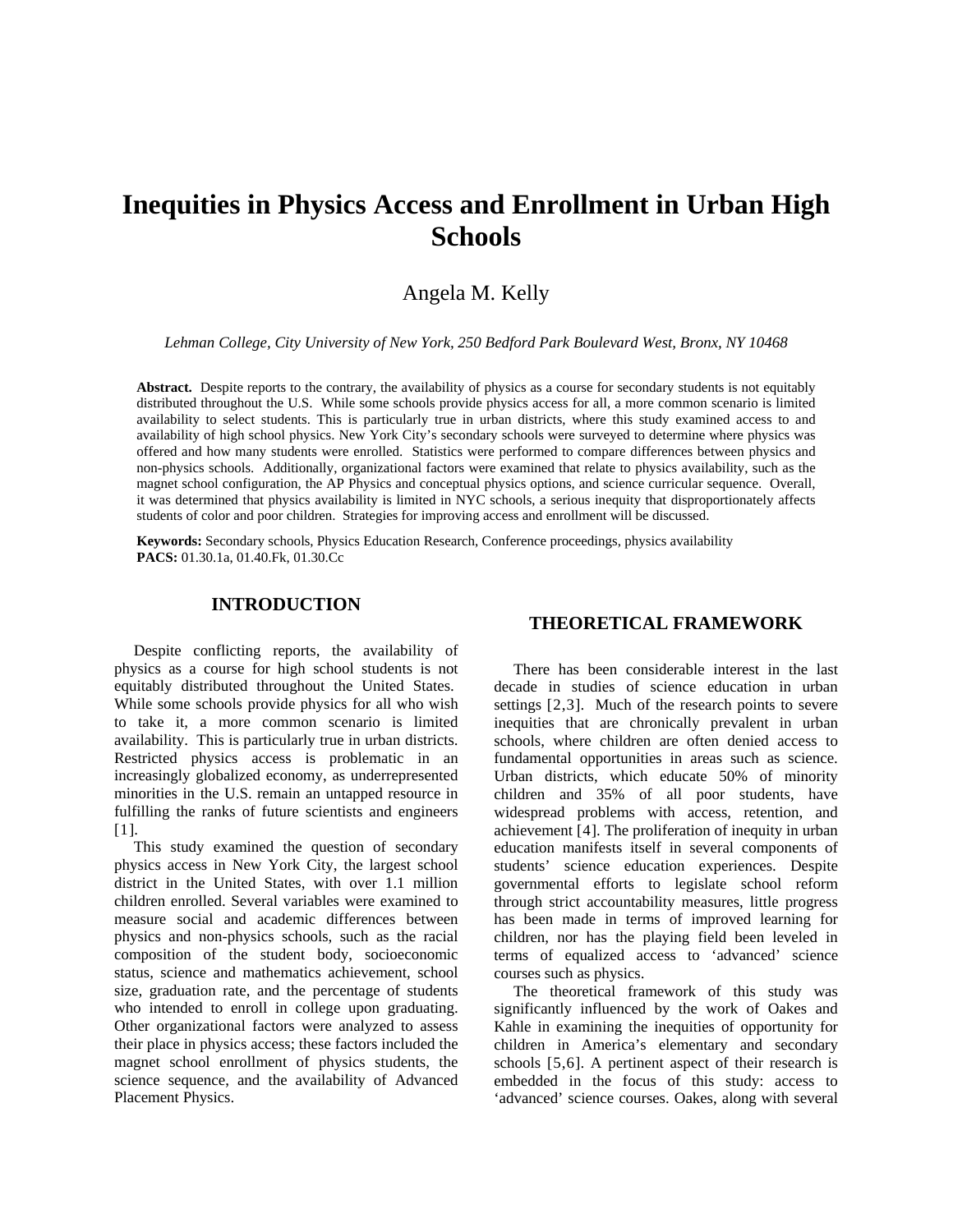other researchers, stressed that the problem of access must be clearly quantified in order to assess the extent of the disparities and to initiate sustained reforms. This study attempted to quantify certain characteristics that were associated with the opportunity to study physics in urban high schools.

#### **RESEARCH DESIGN**

#### **Context**

 New York City (population 8.1 million) is the largest school district in the United States, with approximately 300,000 secondary school students (34% Black, 38% Hispanic, 13% Asian, and 15% White). During the 2004-2005 academic year, NYC had 316 secondary schools. This study examined these schools to see where physics was offered, and to identify institutional factors related to physics availability.

#### **Methodology**

 The researcher surveyed New York City secondary schools to determine whether or not physics was offered, and how many students were enrolled in physics at that time. The data were collected during the 2004-2005 academic year. Figures were collected from 298 of the 316 existing secondary schools. Data on demographics, size, and academic achievement were obtained from the Annual School Reports, published online by the Department of Education [[7](#page-3-0)]. Descriptive statistics were generated to compare physics and non-physics schools.

#### **FINDINGS**

 Overall, physics enrollment in the 298 schools that responded to the survey was 14,935 students, or 5.2% of the high school population [[8](#page-3-0)]. This corresponds to approximately 21% of NYC high school graduates having studied physics, which is one-third lower than the NY State and U.S. average of 33% for public schools [[9](#page-3-0)].

 Analysis of the availability of physics in these schools revealed that access to physics was not equitably distributed - a remarkable 55% (164 of 298) of the surveyed NYC high schools simply did not offer physics at all. This translates to approximately 23% of the city student population, or 23,000 students, being denied the opportunity to take any physics course in high school. Anecdotal evidence from school administrators suggests that the lack of physics offerings is not a result of lack of resources or certified teachers, but rather a result of the perceived notion that

the children who attend these schools cannot succeed in physics.

 The institutional factor that best predicted physics access was school size. The vast majority of large high schools offered physics  $(> 1200$  students), while less than half of mid-sized schools (600-1200 students) and only a quarter of the small schools did  $\leq 600$ students). Eliminating schools that had only grades 9 and 10 (and thus may have offered physics in future years), still only 39% of small schools offered physics [[10](#page-3-0)]. Although small schools present a promising option in some respects, the question of access to advanced science courses needs to be addressed. Student graduation rates are likely to increase with the proliferation of small schools, but the city may actually graduate fewer physics students in the future than they do today.

 The racial composition of students in schools that did not offer physics was notably different from the city as a whole, with White and Asian students much less likely to found in these schools. Schools that did offer physics typically had a racial composition of 72% Black and Hispanic, and 28% White and Asian; schools that did not offer physics had 91% Black and Hispanic students, and 9% White and Asian. These disparities illustrate large racial inequities in access to physics.

 Prior performance in mathematics and biology and chemistry was significantly related to whether a school offered physics. Schools where students had a higher average in passing rates on Biology and Chemistry Regents Exams were more likely to offer physics, suggesting that prior performance in these subjects was a de facto prerequisite for enrolling in physics.

 The majority of magnet schools in the New York City school system were designed with science themes. The physics enrollment in the eight selective schools/magnet schools was analyzed to determine how many physics students in New York City attended these schools. While students at these schools represented only 7% of the total New York City high school population, they represented 27% (4036 out of 14,935) of all students enrolled in physics. Additionally, the magnet schools had much larger numbers of White and Asian students than the average for city schools; conversely, there were very few Black and Hispanic students in the magnet schools. The percentage of students who qualified for free lunch in the magnet schools was 20%; this is a stark contrast to the 69% for the overall school population. It would seem that socioeconomic status is much higher for those students accepted to these competitive schools, which have a wide array of physics options.

 Of the 298 secondary schools who responded to the survey, just 20 offered Advanced Placement Physics (whether version B, C, or both). The schools that offer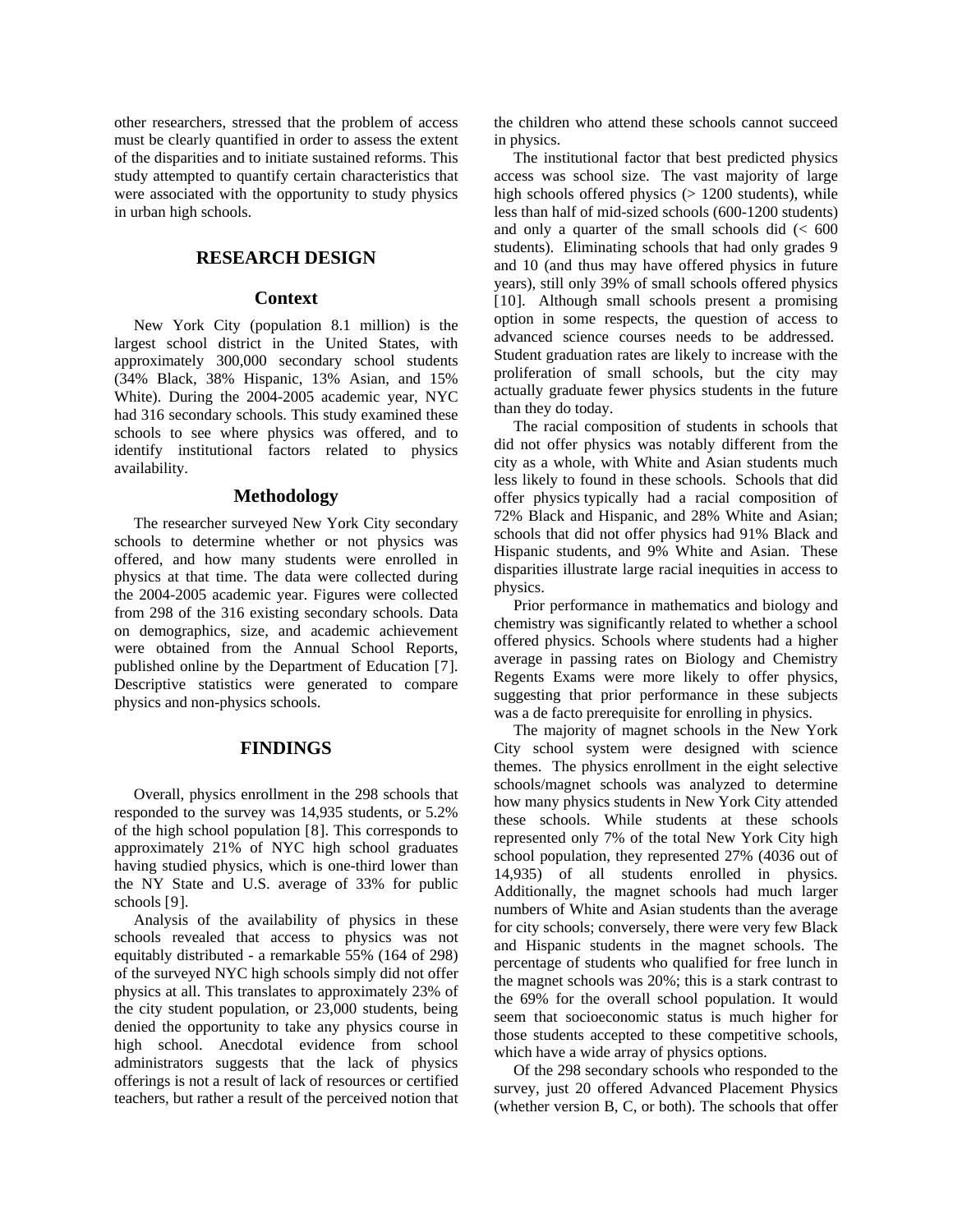AP Physics tend to be large schools, with higher proportions of White and Asian students, fewer Black and Hispanic students, and fewer poor children, when compared to the city average.

 The last consideration that was examined in the study was the physics sequence in secondary schools in NYC, that is, the year in which students were first able to take physics, whether required or an elective. The types of physics that were typically offered included Regents Physics, which is a challenging mathematically-based course culminating with a standardized exam, and Non-Regents Physics, which was usually a conceptual course with limited mathematical applications. Advanced Placement Physics is excluded from this group since it is most often a second year course. If physics is first offered in ninth grade, 33% of that school's students will graduate having taken for physics for one year. If physics is first offered in tenth grade, then the figure is 14%. If physics is not offered until eleventh or twelfth grade, then just 7% of a school's population will have taken physics for one year. If schools are unable to provide physics opportunities until late in the high school sequence, it is unlikely that students will elect to take this course.

## **CONCLUSIONS**

<span id="page-2-1"></span> At the time of this study, students' race, socioeconomic status, prior achievement in mathematics and science, and school size were major determining factors in whether they had the opportunity to study physics in NYC high schools. This inequity in access to physics needs to be addressed in a comprehensive plan to improve science education for students in urban districts if the goal of "science for all" is to be realized.

 Other school-level factors characterized physics availability to some degree. AP Physics is very restricted in city schools, offered in just 20 of the 298 schools surveyed. Students who have participated in AP Physics often pursue STEM-related fields in postsecondary study. The eight magnet schools in NYC enroll more than one-quarter of the city's physics students; this disproportionate distribution suggests that physics is only widely available for those students who are considered academically elite. The science sequence may have a significant affect on physics access. When schools push physics to the end of the science sequence, it seems that schools often choose not to offer it, and many students choose not to take it.

<span id="page-2-0"></span> Small schools seem to have considerable difficulty in providing physics options for students, which is troubling considering that NYC increases the number of small schools each year. Although small schools

seem to have higher graduation rates than their large counterparts, a commendable outcome, the curricular restraints that may go along with small economies of scale need to be examined further. Creative solutions for sharing resources and teachers may result in a greater degree of access than what exists today.

 Major changes are required in schools' structuring of science offerings, with an increased emphasis on higher quality elementary and middle school science education, which will lead to greater preparedness for advanced science study in secondary school. Too often, science is an afterthought in primary and middle education, and teachers need additional training and resources to create meaningful science experiences for their students.

 A further consideration is the necessity of more transparent data reporting systems for public education. Although some progress has been made in reporting Annual Yearly Progress (AYP) for underrepresented groups in schools, the public should also be informed of opportunity-to-learn considerations. If a remarkable 55% of city schools is not able to offer physics for one reason or another, the public should be aware of this. During a time of increased emphasis on the science proficiency of American students, such disparities need to be reported for progress to be made in implementing solutions.

 Additionally, keeping an eye on racial and socioeconomic balance is necessary in providing socially just opportunities for the study of physics. The evidence presented in this study is a starting point for identifying the extent of the inequities in order to inform the development of long-term reform efforts that will improve physics access and eliminate racial and socioeconomic gaps in participation.

## **ACKNOWLEDGMENTS**

The author would like to acknowledge the substantial contributions of Keith Sheppard (Stony Brook University) in developing the research focus and design, as well as Jane Monroe (Teachers College, Columbia University) in suggesting appropriate statistical frameworks.

### **REFERENCES**

- 1. National Academies of Science, *Rising Above the Gathering Storm,* Washington, DC: National Academies, 2007.
- 2. M. Atwater, *Science Education* **84**(2), 154-179 (2000).